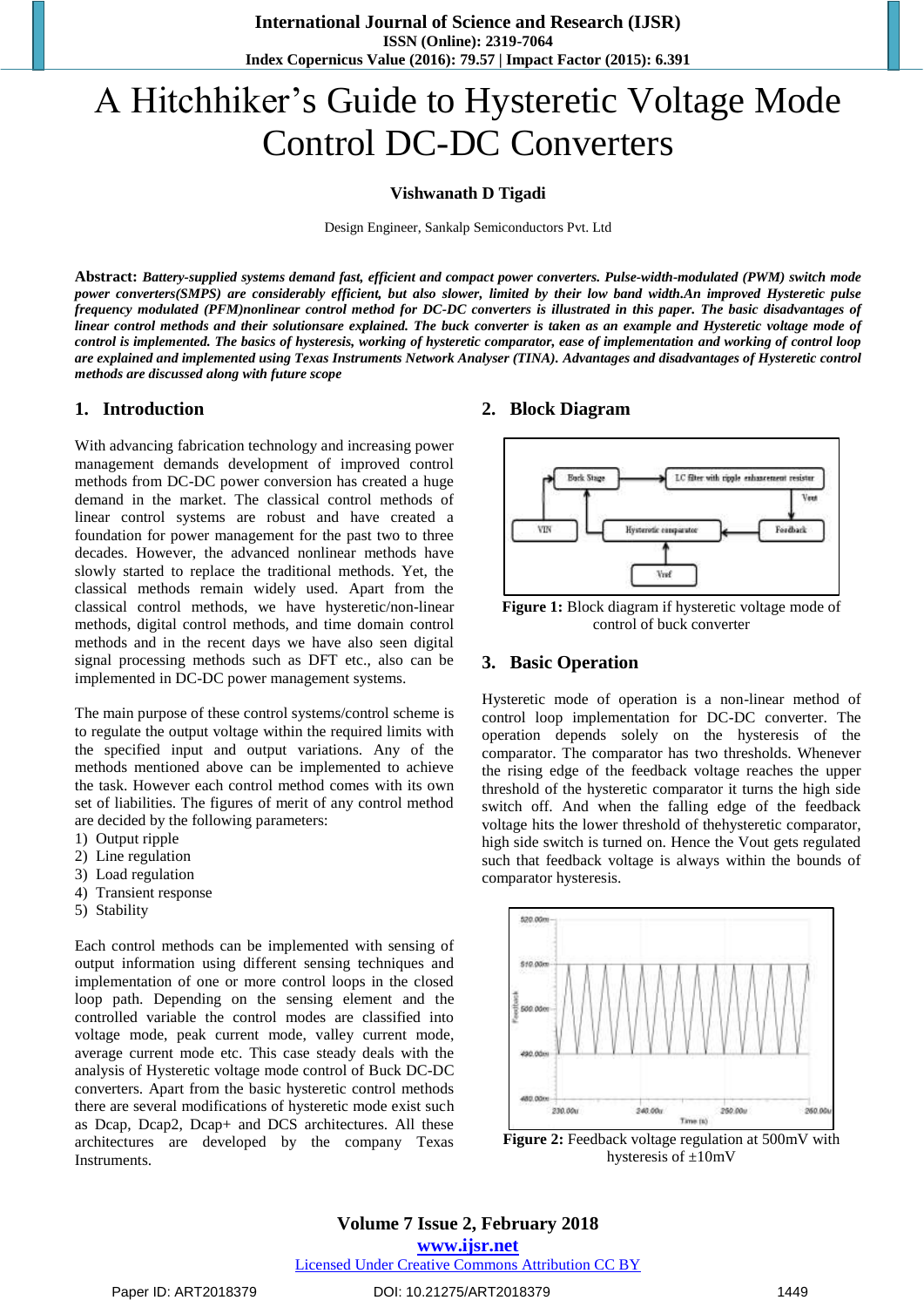#### **4. Previous Study**

Prior to studying the hysteretic mode control of DC-DC converters, it is necessary to understand the linear voltage mode control of PWM converters. PWM voltage mode control is the basic and fundamental control method for DC-DC power supplies. It can be noticed how the output of the SMPS is regulated using the linear error amplifiers and PWM waveform for duty cycle generation is done using the comparison between fixed frequency oscillator and the error amplifier output. There is also a scope for understanding of different compensation techniques and feed forward techniques.

# **5. Hysteretic Comparator and its Working Principle**

A comparator is device which compares 2 analog inputs signals and out puts a digital signal depending on input levels. Hence comparators are also called 1 bit ADC. Hysteretic system means a system in which the response lags behind the excitation. The best example of hysteresis is the inductor BH curve. Hysteresis is the inherent property of any comparator (non-ideal). This feature serves as an advantage because any noise on the reference voltage or in the input signal could trigger the output and cause a large number of bursts in the comparator output. This application deals with deliberately enhancing the hysteresis thresholds such that 500mV threshold voltage is split into 2 different thresholds of 450mV and 550mV low and high respectively. Further for the control loop implementation of Buck converter, this hysteresis is reduced to  $\pm 10$ mV from  $\pm 50$ mV.



**Figure 3:** Schematic of Hysteretic comparator

From the simulations below it is clear that the comparator sets to high when the input voltage crosses/hits the lower hysteretic threshold level of 450 mV. And the output sets to low when the input crosses/hits the higher hysteretic threshold level of 550mV.



**Figure 4:** Transient simulations of hysteretic comparator

# **6. Schematic of Hysteretic Voltage control loop**



**Figure 5:** Schematic of Hysteretic control mode Buck converter

**Table 1:** Design elements of Hysteretic Buck converter

| Parameter                 | Value                                   |  |
|---------------------------|-----------------------------------------|--|
| Lout                      | 6.8uH                                   |  |
| Cout                      | $2*47nF$                                |  |
| Ripple Injection resistor | $300 \text{m}\Omega$                    |  |
| Feedback resistances      | $1.3\text{M}\Omega + 500\text{k}\Omega$ |  |

# **7. Simulation Results**



**Figure 6:** Steady state simulation results of hysteretic voltage mode buck converter in CCM

**Table 2:** Steady state results

| Parameter                  | Value    |
|----------------------------|----------|
| Vin                        | 3.3V     |
| Vout                       | 1.8V     |
| Iout                       | 500mA    |
| Duty Cycle                 | 54.55%   |
| IL peak to peak            | 258mA    |
| Vout peak to peak          | 80mV     |
| <b>Switching Frequency</b> | 833.3kHz |

The speciality of hysteretic control method is error correction can be done almost instantaneously within one switching cycle. This feature cannot be implemented using liner control methods since the UGB of linear control systems is set at least to  $1/10<sup>th</sup>$  of the switching frequency. This is done to avoid switching noise in the control loop. But this disadvantage is aggressively overcome in hysteretic control methods.

# **Volume 7 Issue 2, February 2018 <www.ijsr.net>** [Licensed Under Creative Commons Attribution CC BY](http://creativecommons.org/licenses/by/4.0/)

#### Paper ID: ART2018379 DOI: 10.21275/ART2018379 1450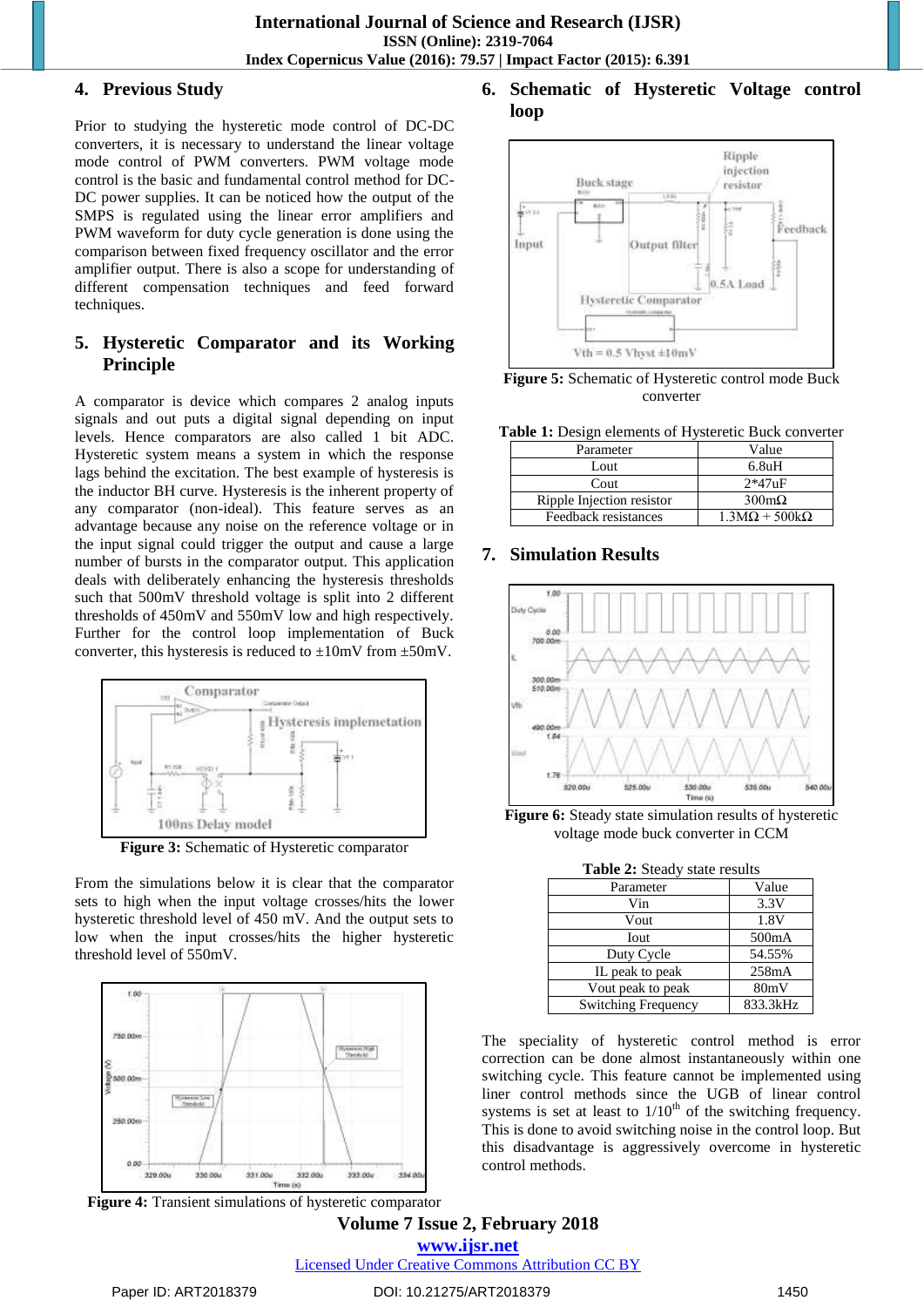**Inductor selection:** Generally ∆I<sub>L</sub>is assumed to be 30% of load current for wide range of applications. Minimum inductance needed, can be calculated keeping frequency fixed.

$$
D = \frac{Vout}{Vin}
$$
  

$$
L\_min = \frac{Vin - Vout}{FSW * \Delta I_L}
$$



|                                                              | <b>Figure 5:</b> Input (line) voltage transient (3.3V to 5V) |  |  |
|--------------------------------------------------------------|--------------------------------------------------------------|--|--|
| response and illustration of cycle by cycle error correction |                                                              |  |  |



**Figure 6:** Load current transient response (500mA to 1A) and illustration of cycle by cycle error correction

#### **Advantages and disadvantages of Hysteretic voltage mode control**

# **A. Advantages**

- 1) Fast transient response. Error correction can be done as quickly as within one switching cycle.
- 2) Easy and cost efficient implementation. Elimination of components like error amplifier, compensation etc., reduces cost and transient delays.
- 3) No compensation requirements. Due to nonlinear method of implementation the need for the phase boost part is eliminated.
- 4) The bandwidth is limited only by the bandwidth of the comparator and its slew rate.

# **B. Disadvantages**

- 1) Varying switching frequency. Any transient in the input voltage leads to variation in switching frequency. Hence this control technique cannot be synchronised with external clock circuits.
- 2) High ripple at the output voltage. Since minimum and maximum threshold must be hit at every switching cycle

for Vout to regulate, Hysteretic mode craves for high ripple at the output.

3) Vulnerable to switching noise. Due to high bandwidth compared to linear application these hysteretic controllers are susceptible to Switching noise and exhibit low PSRR.

# **8. Conclusion**

The hysteretic voltage mode of control has been implemented on buck DC-DC converter. The basic working principle and operation of the voltage correction loop have been explained. Transient and steady state simulations have been run. Feedback voltage regulation has been successfully illustrated at a small range up to  $\pm 10$ mV. Advantages and disadvantages of Hysteretic control technique have been discussed.

# **9. Future Scope**

Hysteretic mode of SMPS regulation has developed from the basic Voltage mode hysteretic regulation to advanced architectures such as constant on time (COT) method. Future scope lies in understanding and implementation of currentmode architecture for the hysteretic control. Apart from the conventional linear methods enhanced hysteretic control methods and time domain control methods need to be explored.

# **References**

- [1] Art Kay and Timothy Claycomb, Comparator with Hysteresis Reference Design. Source[:http://www.ti.com/lit/ug/tidu020a/tidu020a.pdf](http://www.ti.com/lit/ug/tidu020a/tidu020a.pdf)
- [2] AN-1487 Current Mode Hysteretic Buck Regulators. Texas Instruments May 2013. Source[:http://www.ti.com/lit/an/snva170b/snva170b.pdf](http://www.ti.com/lit/an/snva170b/snva170b.pdf)
- [3] Power electronics, a text book by Daniel W Hart Valparaiso University Indiana.
- [4] Voltage Mode Control: The Modulator in Continuous Current Mode (CCM) of operation. Source: [https://www.exar.com/appnote/anp-](https://www.exar.com/appnote/anp-15_voltagemodecontrol_d_112006.pdf)
	- [15\\_voltagemodecontrol\\_d\\_112006.pdf](https://www.exar.com/appnote/anp-15_voltagemodecontrol_d_112006.pdf)
- [5] Sanjaya Maniktala, Voltage-Mode, Current-Mode (and Hysteretic Control), 2012. Source: [https://www.microsemi.com/document](https://www.microsemi.com/document-portal/doc_view/124786-voltage-mode-current-mode-and-hysteretic-control)[portal/doc\\_view/124786-voltage-mode-current-mode](https://www.microsemi.com/document-portal/doc_view/124786-voltage-mode-current-mode-and-hysteretic-control)[and-hysteretic-control](https://www.microsemi.com/document-portal/doc_view/124786-voltage-mode-current-mode-and-hysteretic-control)
- [6] Hysteretic Buck Regulators Source: [http://www.montefiore.ulg.ac.be/~geuzaine/ELEC0055/](http://www.montefiore.ulg.ac.be/~geuzaine/ELEC0055/hysteretic_buck_regulators.pdf) [hysteretic\\_buck\\_regulators.pdf](http://www.montefiore.ulg.ac.be/~geuzaine/ELEC0055/hysteretic_buck_regulators.pdf)
- [7] Robert Sheehan, UNDERSTANDING AND APPLYING CURRENT-MODE CONTROL THEORY Source[: http://www.ti.com/lit/an/snva555/snva555.pdf](http://www.ti.com/lit/an/snva555/snva555.pdf)
- [8] Control-Mode Quick Reference Guide Step-Down Non-Isolated DC/DC Source[:https://training.ti.com/sites/default/files/docs/sly](https://training.ti.com/sites/default/files/docs/slyt710.pdf) [t710.pdf](https://training.ti.com/sites/default/files/docs/slyt710.pdf)
- [9] Data sheet LM3485 Texas Instruments. Source[:http://www.ti.com/lit/ds/snvs178h/snvs178h.pdf](http://www.ti.com/lit/ds/snvs178h/snvs178h.pdf)
- [10]Richard Nowakowski, Survey of Control Modes for Step down Converters and Controllers.

# **Volume 7 Issue 2, February 2018**

#### **<www.ijsr.net>**

# [Licensed Under Creative Commons Attribution CC BY](http://creativecommons.org/licenses/by/4.0/)